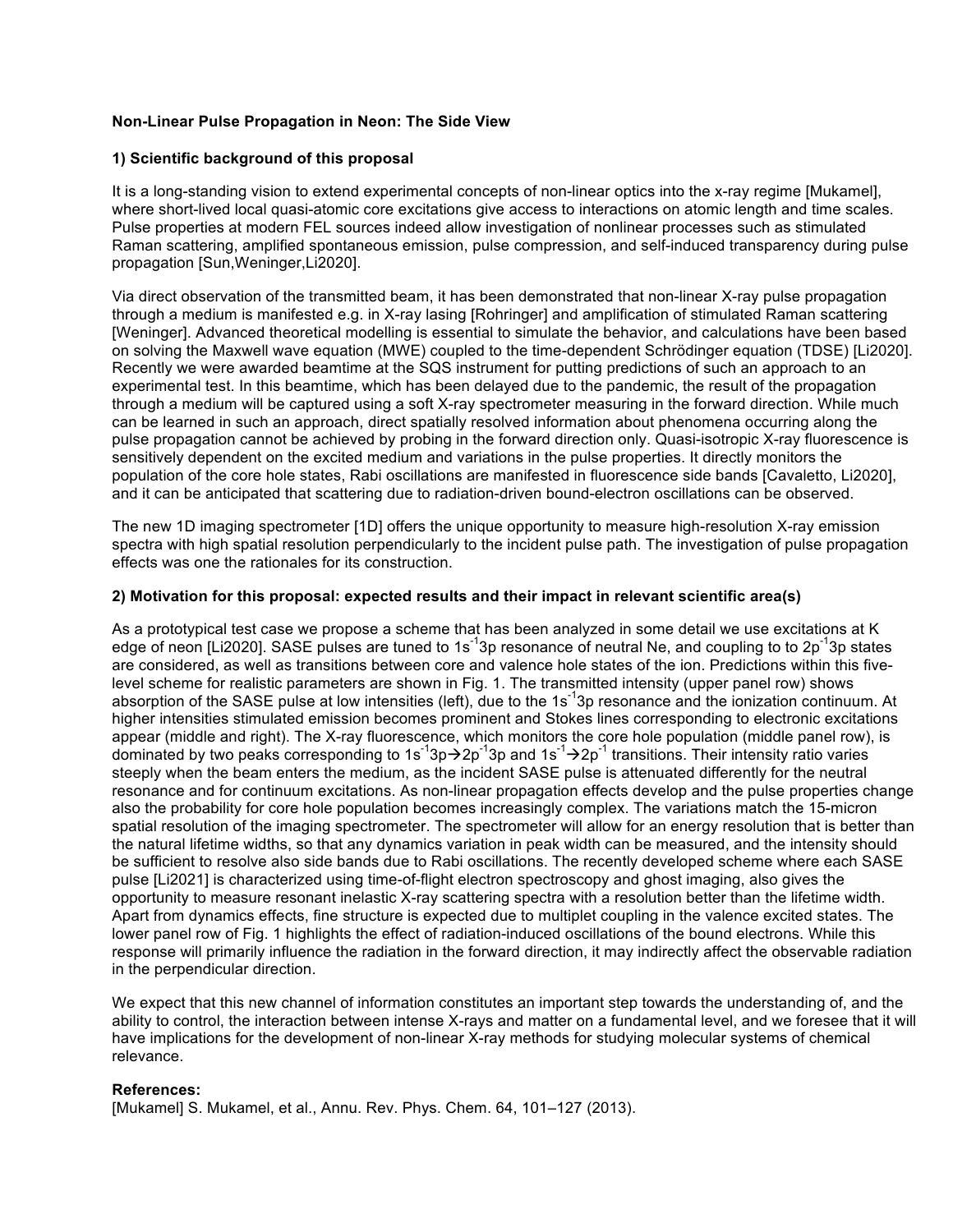[Sun] Y. P. Sun et al., Phys. Rev. A 81, 013812 (2010). [Weninger] C. Weninger, et al. Phys. Rev. Lett. 111, 233902 (2013) [Li2020] K. Li, et al., Phys. Rev. A 102, 053113 (2020) [Rohringer] N. Rohringer et al., Nature (London) 481, 488 (2012). [Cavaletto] S. M. Cavaletto et al., Phys. Rev. A., 86, 033402 (2012) [1D] https://indico.desy.de/event/30652/ [Li2021] K. Li et al., arXiv:2110.10197 [physics.atom-ph]



Fig. 1. Predicted observables when 20-fs SASE pulses are tuned to 867.5 eV, and peak intensity of 1.4e17 (left panel column) 1.4e18 (middle panel column), and 1.4e19 (right panel column) W/cm^2, propagate in Ne at atmospheric pressure. Transmitted intensity (upper panel row), isotropic X-ray fluorescence (middle panel row), and scattering due to the field-induced electron oscillation of the bound electrons (lower panel row) are shown.

### **3) Experimental plan**



*Fig. 2. Schematics of the new gas-cell concept.*

The emission radiated in the perpendicular direction will be measured in the new 1D-imaging spectrometer. Steep pressure gradients are needed to accomplish that non-linear pulse propagation in the medium occur in sight of the spectrometer, and that self-absorption of the secondary radiation is minimized. To this end we will optimize gas-cells according to two concepts. One is a "conventional" cell where the SASE beam drills entrance and exit holes, while the fluorescence is measured through an ultrathin membrane window. For emission below the Ne edge the self-absorption is not severe, and the membrane window can be placed at some distance from the plasma to avoid rupture. The advantage with this solution is that one cell can be used to study the beam longer propagation distances than what is seen by the spectrometer, by the positioning the cell along the beam. A novel

type of window-less gas-cell, dedicated for the imaging spectrometer, will also be commissioned and tested and used also for other projects. The cell will have a thin convex metal surface facing the spectrometer (Fig. 2). Using a